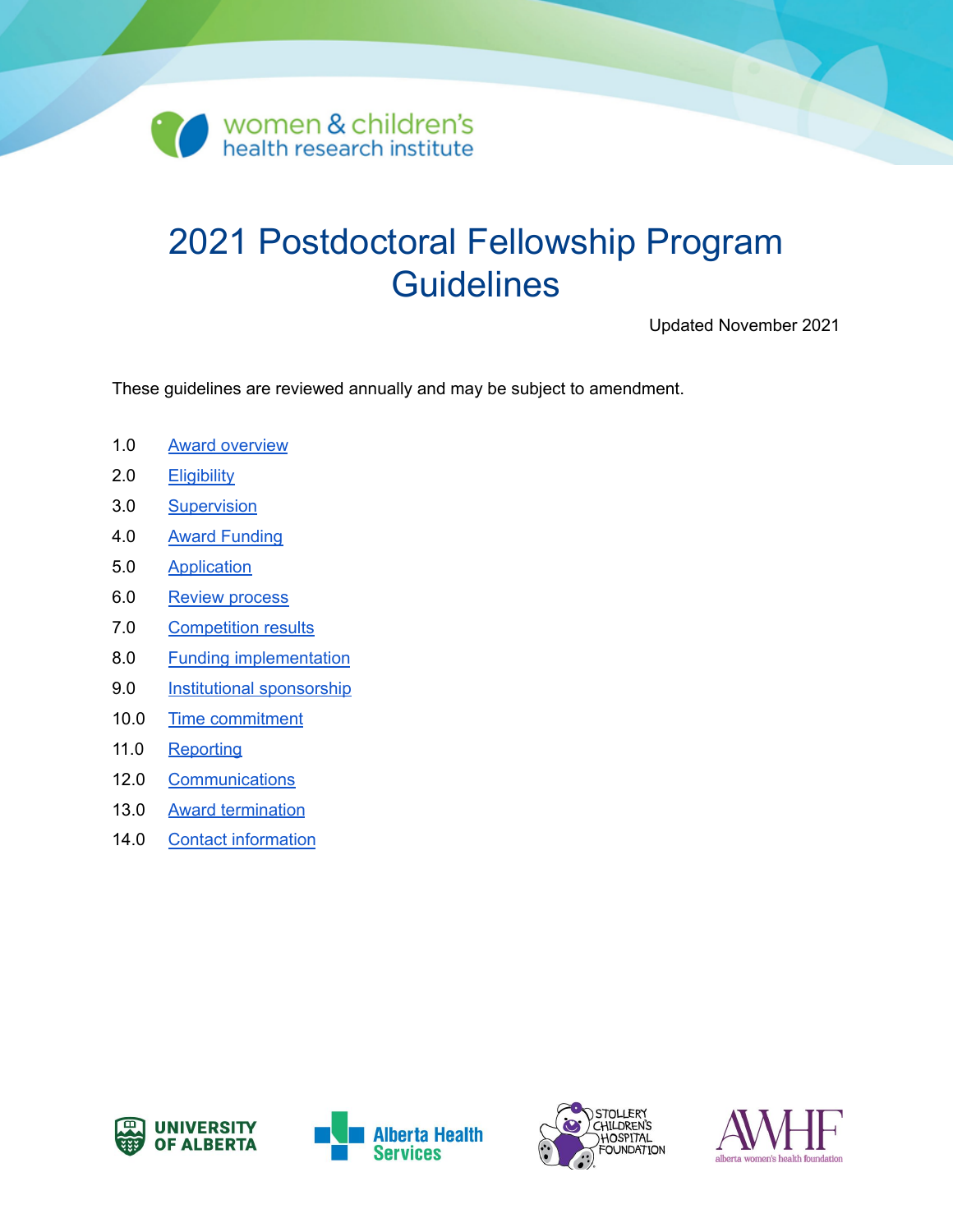## <span id="page-1-0"></span>1. Award overview

The WCHRI Postdoctoral Fellowship Program supports outstanding postdoctoral candidates seeking training under the supervision of WCHRI academic members who will provide a training environment that specifically focuses on advancing women and/or children's health. The awards, valued at \$40,000 per year for two years (total maximum \$80,000), have been funded through the generosity of our partners, the Stollery Children's Hospital Foundation and the Alberta Women's Health Foundation. Successful candidates must demonstrate how this award will enable them to further their career goals in the area of women and/or children's health.

<span id="page-1-1"></span>Postdoctoral fellows may receive this award once during their training.

# 2. Eligibility

All applications to WCHRI must be highly aligned with our [relevance](https://www.wchri.org/members-and-trainees/guidelines-and-policies/application-relevance-criteria) criteria in order to be eligible for funding.

## 2.1. Applicant eligibility

All applications to WCHRI must be highly relevant with our relevance criteria in order to be eligible for funding. For this program, projects presenting with a focus on global health and/or breast cancer are not eligible.

- Applicants must have a conferred PhD in keeping with UAPPOL [Postdoctoral](https://policiesonline.ualberta.ca/policiesprocedures/policies/postdoctoral-fellows-policy.pdf) Fellows [Policy](https://policiesonline.ualberta.ca/policiesprocedures/policies/postdoctoral-fellows-policy.pdf) and be within the first 36 months of their postdoctoral training at the application access form deadline.
- Applicants must be formally employed as a Postdoctoral Fellow at the University of Alberta, and actively engaged in doing the research that will be proposed in the application at the time the access form is submitted.
- Applicants must present with a career development plan that fosters skill development specific to women and/or children's health.
- Applicants may not hold or be on leave from a faculty position.
- Applicants must be under the direct, primary supervision of a WCHRI academic member. Where formal co-supervision applies, the co-supervisor must also be a WCHRI academic member.
- Sponsoring supervisors/co-supervisors must have been a WCHRI academic member for at least one year at the time of application, except new recruits with an academic appointment of less than 1 year at the time of application deadline.
- Primary supervisors may only submit one application per competition cycle.
- Career development mentors are not required to be University of Alberta faculty.

All applications must be institutionally sponsored. Please refer to department, faculty and RSO for RES account set-up and approval processes and deadlines. WCHRI Postdoctoral Fellowship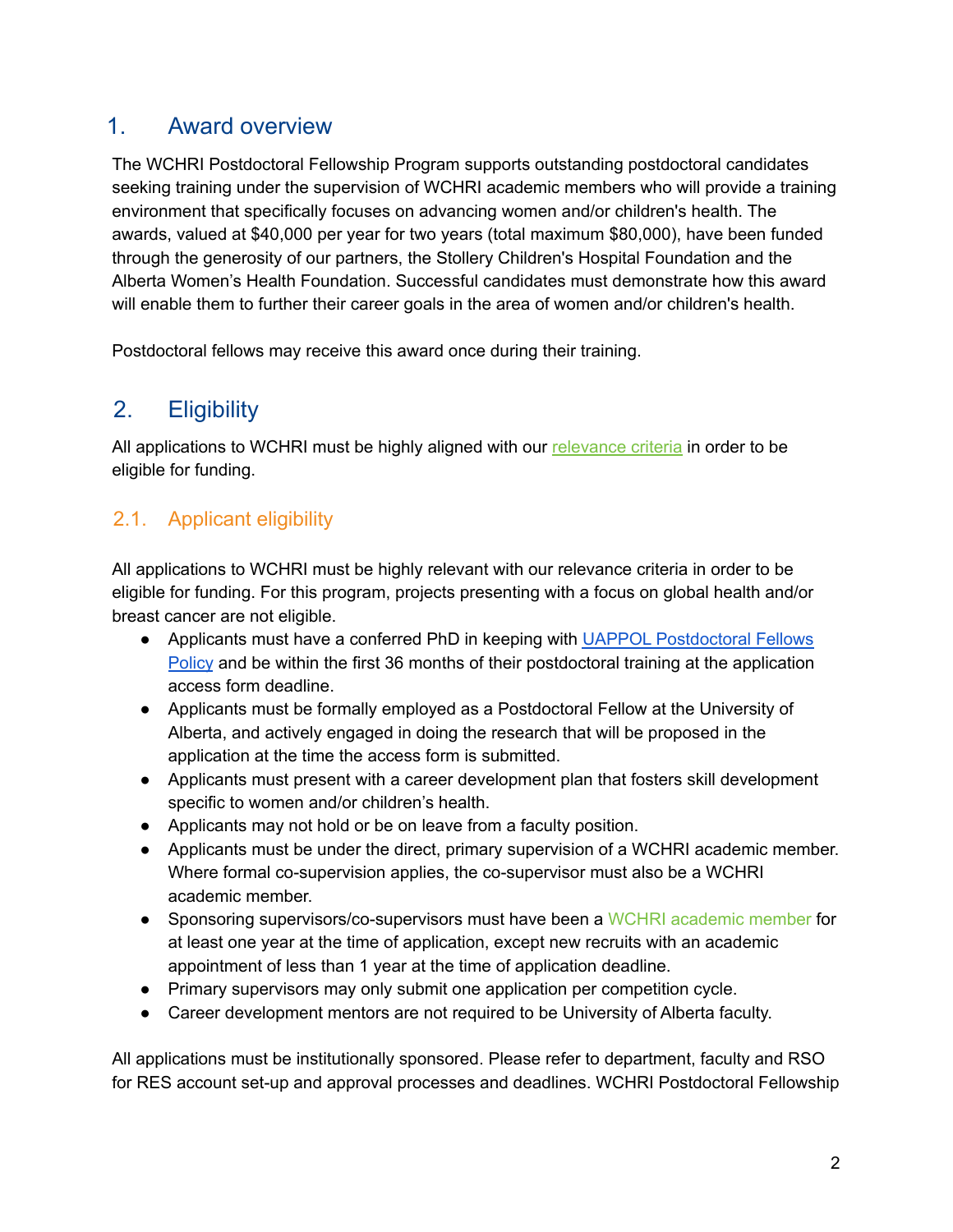awards are tenable at the University of Alberta only. Changes to institutional support must be reported to WCHRI without delay.

### 2.2. Application restrictions

Unsuccessful fellowship applicants may apply one additional time for the WCHRI Postdoctoral Fellowship award; WCHRI will consider a total of two applications for any given applicant.

Re-application to the WCHRI Postdoctoral Fellowship program must occur in the competition immediately following the unsuccessful application attempt.

### 2.3. Application focus

Applications in areas focused on, or related to global health and/or breast cancer are not eligible for funding consideration.

### 2.4. Additional information

WCHRI does not accept updates to (pending) applications including but not limited to publications/ research outcomes.

# <span id="page-2-0"></span>3. Supervision

All fellows are required to complete their training under the primary supervisor who sponsors their application. The supervisor is responsible for providing direct supervision.

The supervisor's research program must evidence a predominant (if not exclusive) focus on women and/or children's health research. Assessment of engagement in women and/or children's health is based upon representative research outputs submitted at the time of application.

Supervisors must include evidence that they can provide a WCHRI Postdoctoral Fellow with a broad and supportive training environment.

# <span id="page-2-1"></span>4. Award Funding

The WCHRI Postdoctoral Fellowship award is valued at up to \$82,000 (total maximum) provided over a 2 year period.

The WCHRI award contribution supports salary of up to \$80,000.00 over the period of support; statutory and other benefits are contributed to the awardee by the supervisor. Additional funding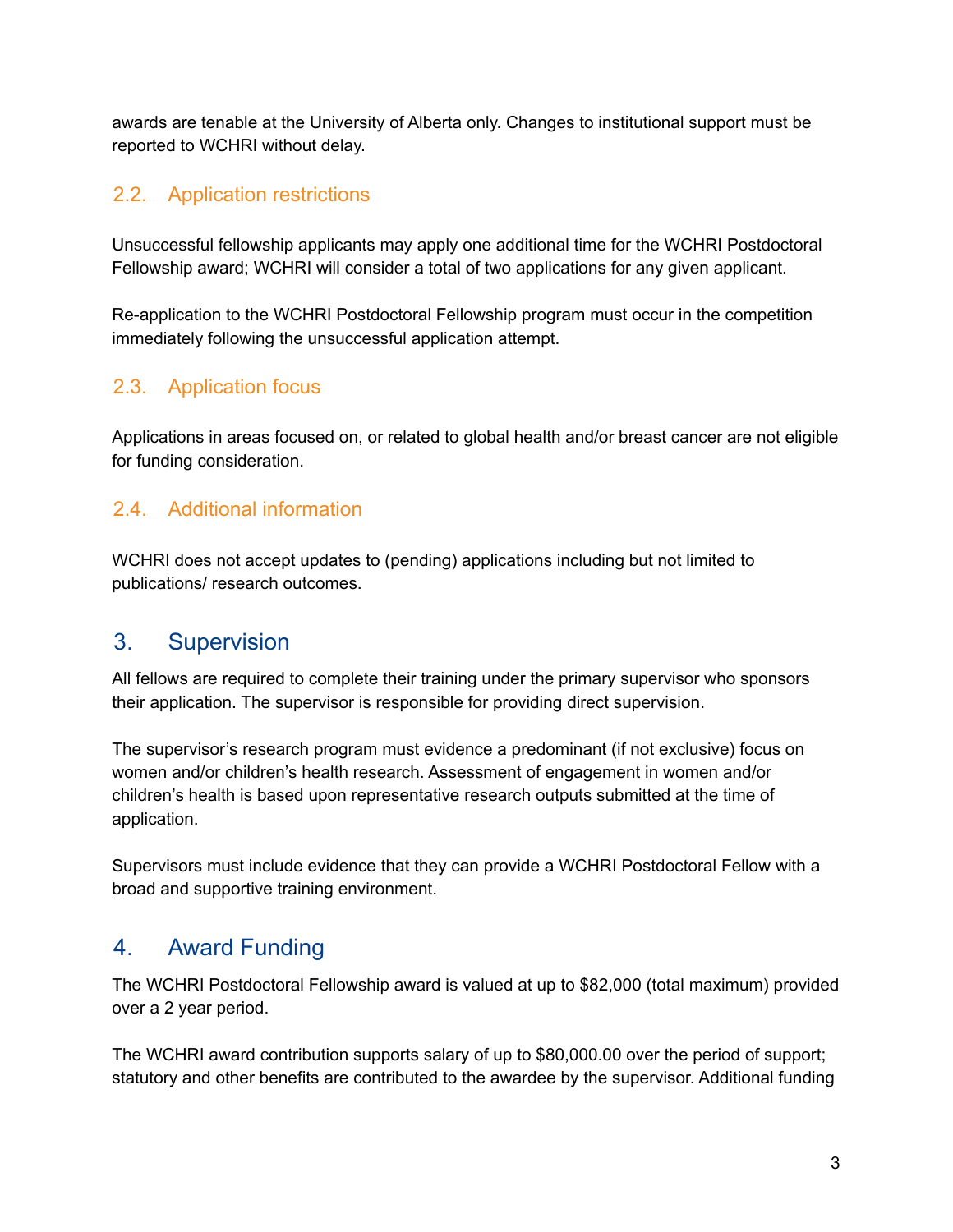of \$2,000.00 is provided to support awardee travel to scientific meetings, conferences and/or symposiums. Refer to 4.3 [Promotion](#page-4-1) of research outcomes for additional information.

### 4.1. External/other funding

Awardees are required to apply for other external competitive trainee funding opportunities during the term of their WCHRI Postdoctoral Fellowship. WCHRI awardees are expected to accept alternate funding. It is the responsibility of the awardee and/or the supervisor to inform WCHRI if they receive another award within 30 days of receiving notification of the award.

**Top-up funding** provides awardees holding another postdoctoral fellow stipend below the value of the WCHRI Postdoctoral Fellowship award with funding that brings them to the same funding level as trainees currently supported by the fully funded WCHRI Postdoctoral Fellowship.

**Incentive funding** provides awardees holding another qualifying postdoctoral fellowship stipend with incentive of up to \$5000 per annum.

| Scenario                                         | <b>WCHRI Award</b> | <b>WCHRI</b> Incentive | Total    |
|--------------------------------------------------|--------------------|------------------------|----------|
| WCHRI award only                                 | \$40,000           | \$0                    | \$40,000 |
| Other award of<br>\$30,000 (e.g. Molly Towell)   | \$10,000           | \$5,000                | \$45,000 |
| Other award of<br>\$46,000 (e.g. Killam)         | \$0                | \$5,000                | \$51,000 |
| Other award of<br>\$50,000 (e.g. Mitacs Elevate) | \$0                | \$5,000                | \$55,000 |
| Other award of<br>\$70,000 (e.g. Banting)        | \$0                | \$5,000                | \$75,000 |

### 4.2. Payment schedule compliance

Institutional sponsors assume responsibility for timely disbursement of funding according to the payment schedule requirements detailed in the project activation notice released by RSO.

All awardees are required to report funding changes and delays within 30 days. Where award funding is non-compliant with program guidelines for a period exceeding 60 days, the WCHRI Postdoctoral Fellowship award will be withdrawn and all financial commitments will end.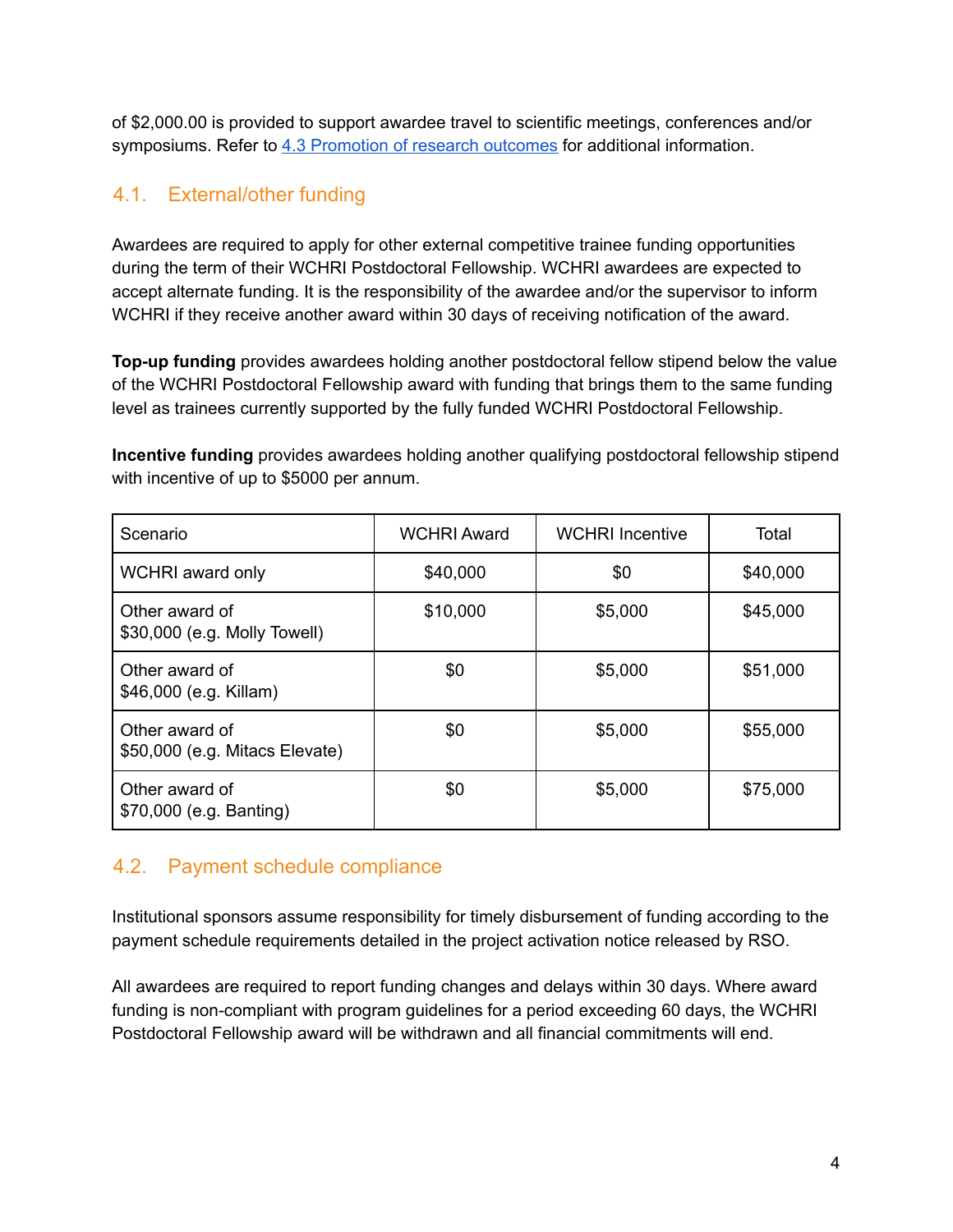### <span id="page-4-1"></span>4.3. Promotion of research outcomes

WCHRI Postdoctoral fellows are offered up to \$2,000.00 (total) to attend at least 2 unique scientific conferences and/or sessions. These funds may be used to promote your research either virtually or in person.

Funding is subject to the WCHRI deferral policy.

#### 4.4. Participation in grant review

This award is intended to offer opportunities to participate in the development of research competencies. All awardees and their supervisors are expected to participate in grant review starting in year one of the award.

The review participation schedule is as follows:

- Year 1: Graduate studentship, with supervisor support, and WCHRI Research Day.
- Year 2: Summer studentship, and Innovation grant with supervisor support.

Awardees and their supervisors will be invited to participate provided compliance with the review participation schedule and approval of the committee chair.

### <span id="page-4-0"></span>5. Application

#### 5.1. Research and scholarship integrity

WCHRI supports the University of Alberta's efforts to ensure the highest standards of research and scholarship practice and behavior. By submission of the signed application, the applicant and their supervisor(s) asserts that the information provided in the document(s) adheres to all research policies and procedures in place at the University of Alberta. WCHRI reserves the right to request institutional confirmation of assertions contained within this application.

Misrepresentations of authorship, credentials or research support may result in disqualification of the candidate from this competition. Further actions may include: disqualifying the applicant and/or supervisor(s) from future competitions for a time period determined solely by WCHRI, withdrawal of any remaining installments of support for any existing WCHRI grant or award for which misrepresentation appears in the submission, and seeking partial or full repayment of any past financial support under any WCHRI grant or award for which misrepresentation appears in the submission.

Please refer to [UAPPOL](https://policiesonline.ualberta.ca/Pages/default.aspx) for further information on the University of Alberta's [research](https://policiesonline.ualberta.ca/PoliciesProcedures/Pages/DispPol.aspx?PID=70) and [scholarship](https://policiesonline.ualberta.ca/PoliciesProcedures/Pages/DispPol.aspx?PID=70) integrity policy.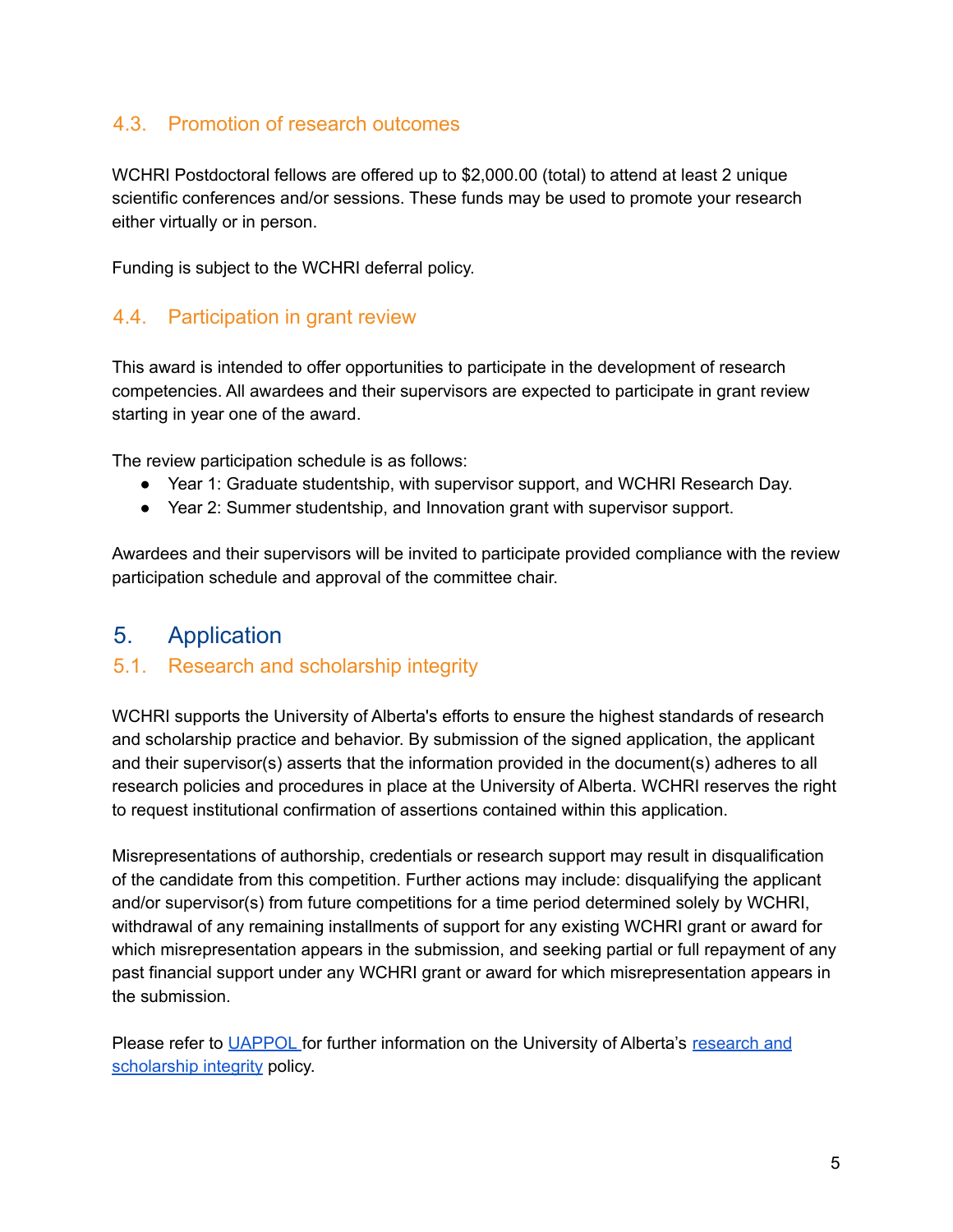### 5.2. Application process

Submission of the WCHRI Postdoctoral Fellowship Application Access Request Form is required to establish access for the applicant, research team (as required) and referees. All applications must be completed and submitted through the application platform.

Refer to the WCHRI [Postdoctoral](https://www.wchri.org/members-and-trainees/grants-and-awards/postdoctoral-fellowship-award-program/) Fellowship Award Program information for deadlines; application access requests and/or applications are not accepted after submission deadlines.

### 5.3. Changes to a funded research project

If funded, the research project should not be substantially altered from that proposed in the original application. If changes become necessary, the trainee must seek WCHRI's approval prior to making any significant change. The supervisor must agree with the proposed changes and the original aims and conditions of the award must be satisfied. In the event that the necessary changes significantly alter the funded research, the awardee will be required to re-apply to the WCHRI Postdoctoral Fellowship Advisory Committee for assessment and evaluation of the application.

### <span id="page-5-0"></span>6. Review process

The WCHRI Postdoctoral Fellowship Advisory Committee is broadly composed and representative of the application demographic for this program opportunity. All eligible applications are forwarded to the committee and undergo peer-review using the postdoctoral fellowship grading grid. For access to the current grading grid, please refer to the [website](https://www.wchri.org/members-and-trainees/grants-and-awards/postdoctoral-fellowship-award-program).

# <span id="page-5-1"></span>7. Competition results

Competition outcomes are posted on the WCHRI website with official result letters and competition feedback will be emailed to the applicant, supervisor and institutional sponsors about 1 week following the competition result posting. In the event of discrepancy between the website posting and the formal outcome letter, the website posting constitutes our notification of outcome.

<span id="page-5-2"></span>Institutional sponsors also receive notification of application outcome.

# 8. Funding implementation

WCHRI Postdoctoral Fellowship offers of award must be implemented as per the Notification of Funding. Any offers of award not accepted within the acceptance period will be withdrawn and the offer of award void.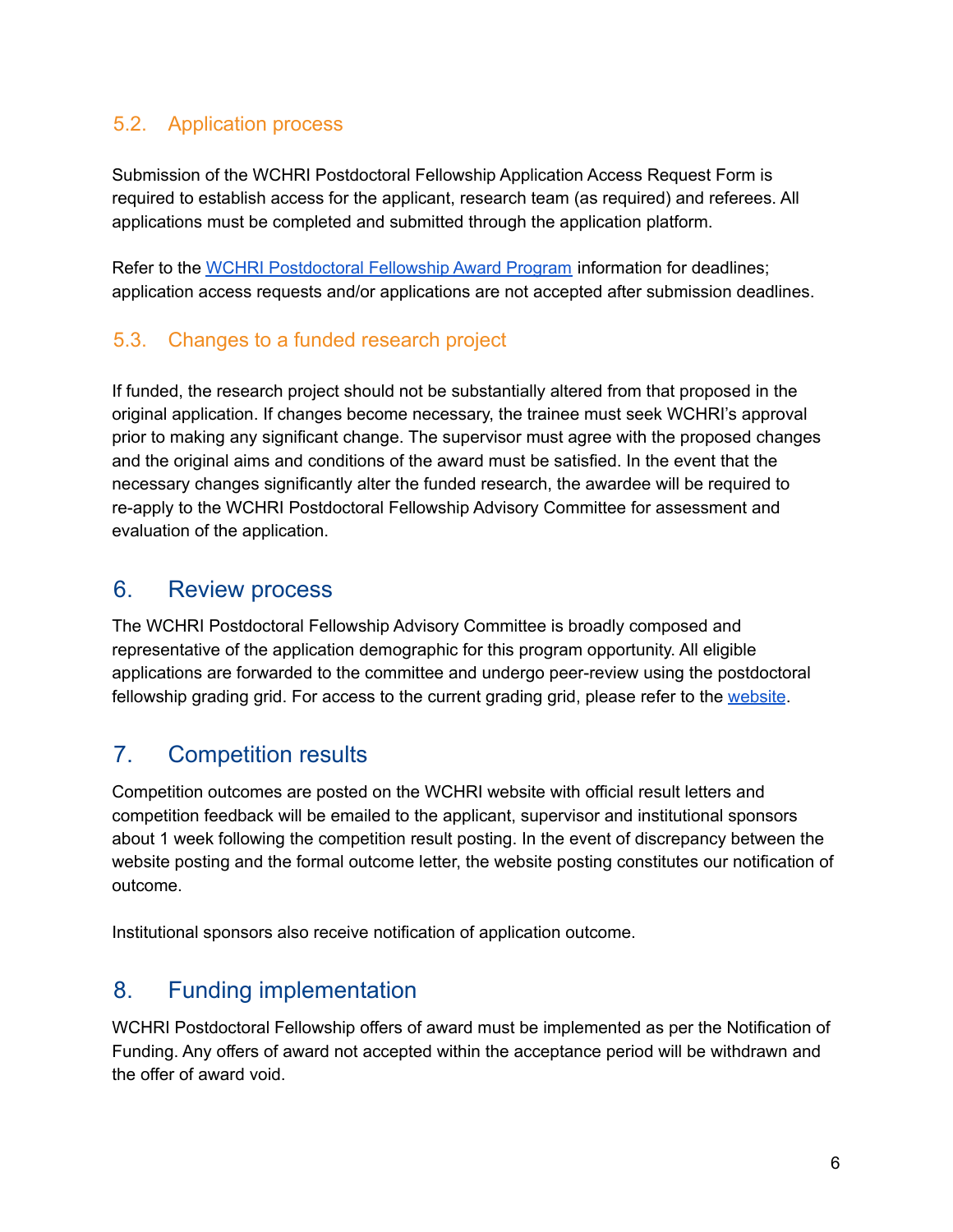Successful candidates will be offered implementation effective May in the year the offer of award has been made.

Where successful candidates have experienced a leave of absence since application submission, the WCHRI Postdoctoral Fellowship Award must be implemented on the first day of the month following the month of return to the program of research for which the offer of award was made. Refer to 10.1 Unpaid leave of absence / interruption of award.

# <span id="page-6-0"></span>9. Institutional sponsorship

Application sponsorship confirms that adequate support exists at the institutional level to achieve the proposed/ funded research and that all signees have reviewed and agreed that: 1) the application meets research scholarship and practice requirements and 2) is consistent with UAPPOL policies and procedures. Please refer to the Meaning of [Signatures](https://www.ualberta.ca/research-services-office/proposal-submission/approval-signature-requirements/meaning-of-signatures.html) for details on sponsorship responsibilities.

Institutional sponsors also agree to the public release of information and/or support of any WCHRI communication initiatives subsequent to award funding.

By signing the application, institutional sponsors agree to the administration of award funding to awardees in a timely manner following fund transfer. All award disbursements are processed by the sponsor from RSO established accounts. Award funding is to be disbursed in equal payments. Where program interruption, and/or concerns arise that necessitate changes to the payment schedule, WCHRI must be contacted without delay.

<span id="page-6-1"></span>All applicants must obtain institutional sponsorship from their department chair and faculty dean.

# 10. Time commitment

WCHRI Postdoctoral Fellowship awardees must be engaged in full-time research (minimum 90% dedicated research time) for the duration of the award.

#### 10.1. Unpaid leave of absence / interruption of award

Unpaid leaves of absence of up to twelve (12) months may be granted following a formal request to WCHRI outlining the purpose of the leave. The support of the supervisor and/or the host department and/or faculty is required. WCHRI will consider requests on a case by case basis and reserves the right to terminate the award if the required approvals are not met.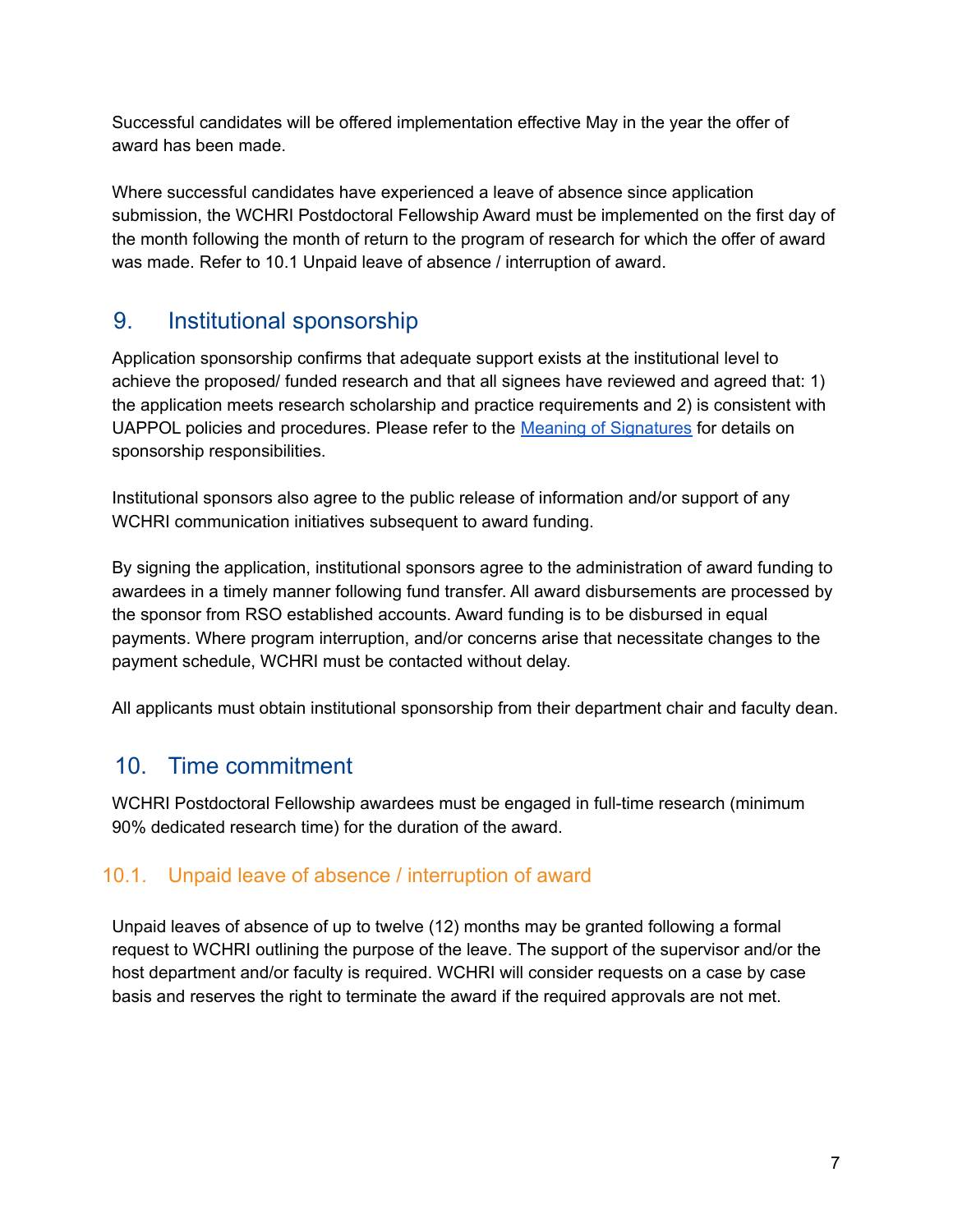### 10.2. Re-implementation following an approved leave

In order to request award re-implementation, the awardee must notify WCHRI of the intent to return to the program of study/ research no less than 6 weeks prior to the anticipated date of return. Notification of the intent to return to the program of study/ research must be supported by the sponsoring supervisor. WCHRI may consider extending the award by an amount of time not exceeding the duration of the approved leave. A request for award extension must be provided at the time of the request to re implement the award.

<span id="page-7-0"></span>At no point will WCHRI provide more than twenty four (24) months of funding to any awardee.

### 11. Reporting

#### 11.1. Progress report

Progress reporting is required prior to completion of the first 12 months of funding in order to be considered for renewal of the WCHRI Postdoctoral Fellowship award. Criteria for successful renewal of year 2 of the award includes evidence that:

- Adequate research progress has been made by the awardee since implementation.
- An application has been submitted to an additional qualifying peer-reviewed funder for salary/stipend support within the first year of the WCHRI period of support.
- The research and training environment continues to be supportive in helping the fellow achieve their career goals.
- The awardee has executed or made arrangements to complete the community presentation requirement.
- The awardee has remained compliant with the terms and conditions of the WCHRI Postdoctoral Fellowship Guidelines.

#### 11.2. Community presentation

WCHRI-funded Postdoctoral Fellows are required to present on research within the community school setting. Presentations may be virtual.

Presentation (or arrangements made to present) in the community will be required prior to the submission of the progress report and sufficient evidence should be available to WCHRI to assess the quality/ impact of the presentation provided.

WCHRI will require prior notification of the awardee's intention to present their community presentation in order to allow for sufficient opportunity for a WCHRI delegate to attend. The awardee's (primary) supervisor, and if applicable, co-supervisor, is/are strongly encouraged to attend the presentation.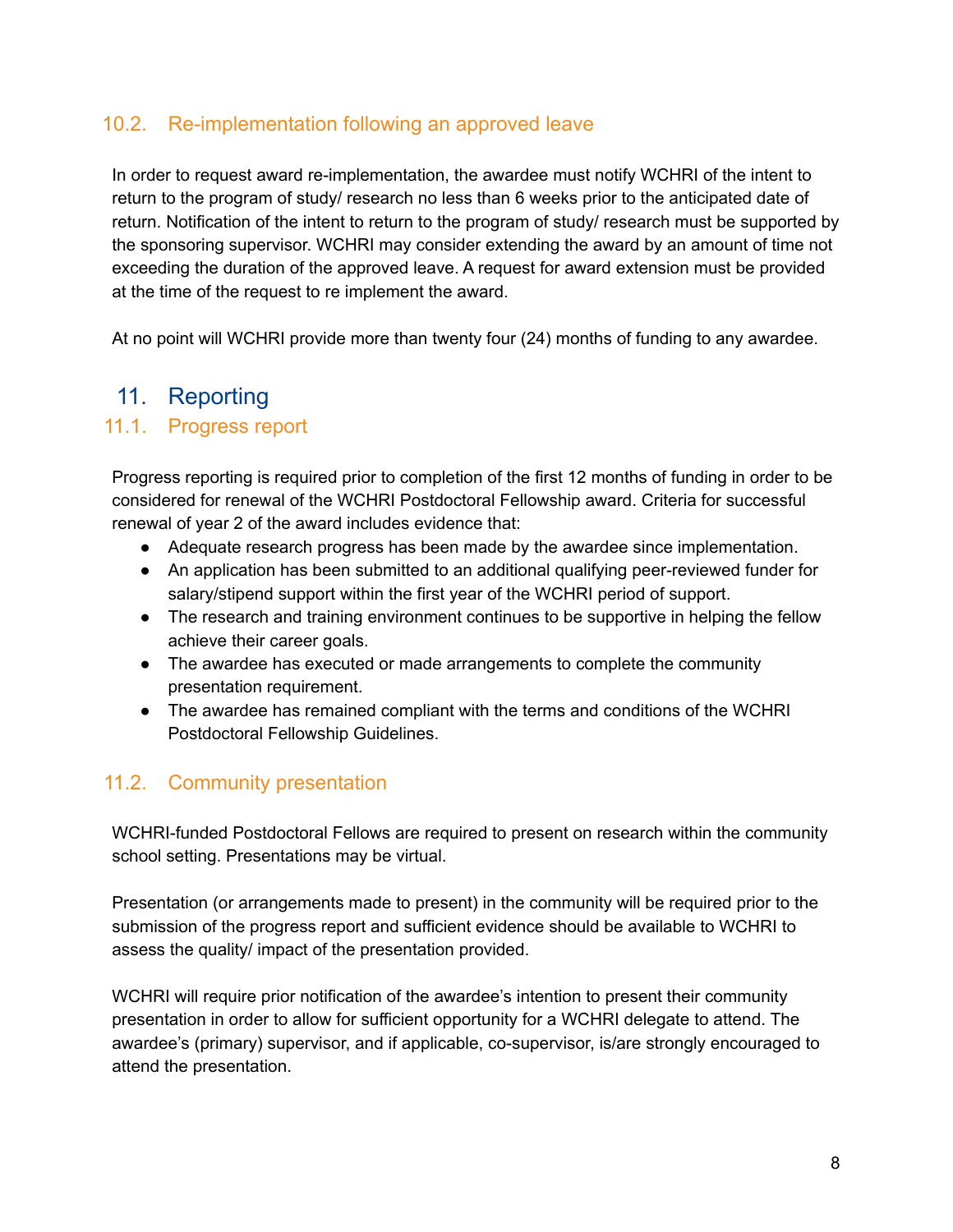### 11.3. WCHRI Research Day presentation

Awardees must present their research at WCHRI Research Day in either the first or second year of the WCHRI Postdoctoral Fellowship award. Trainees are strongly encouraged to present in both years.

#### 11.4. Acknowledgement of WCHRI support in email communications

All implemented awardees are required to acknowledge the support received through this program on email communications. This acknowledgement may follow the awardees name and degree candidacy. The accepted standard for this acknowledgement is "WCHRI Postdoctoral Fellow".

#### 11.5. Final report

The awardee and their supervisor must complete and submit the final report within one month of the termination or completion of the WCHRI Postdoctoral Fellowship award. Both the awardee and supervisor will receive a link to an online report with a submission deadline date.

### <span id="page-8-0"></span>12. Communications

All publications, including public messages, arising from research supported by WCHRI awards must acknowledge the support of WCHRI. Funding acknowledgement is provided on the [competition](https://www.wchri.org/members-and-trainees/competition-information/competition-results/) results posting. Detailed requirements can be found on our [website.](https://www.wchri.org/members-and-trainees/guidelines-and-policies/acknowledgement-and-logos)

Awardees are asked to inform WCHRI in advance if their research will be published in a major journal and/or receive media coverage. WCHRI reserves the right to publish and/or disseminate information relevant to grants and awards.

### <span id="page-8-1"></span>13. Award termination

WCHRI reserves the right to terminate any award if the conditions of the award are not met, or if there is evidence of unsatisfactory progress.

The awardee and/or supervisor must immediately notify WCHRI of any changes to the training status that may affect the recipient's eligibility to hold an award. This includes termination of employment or leaves of absence.